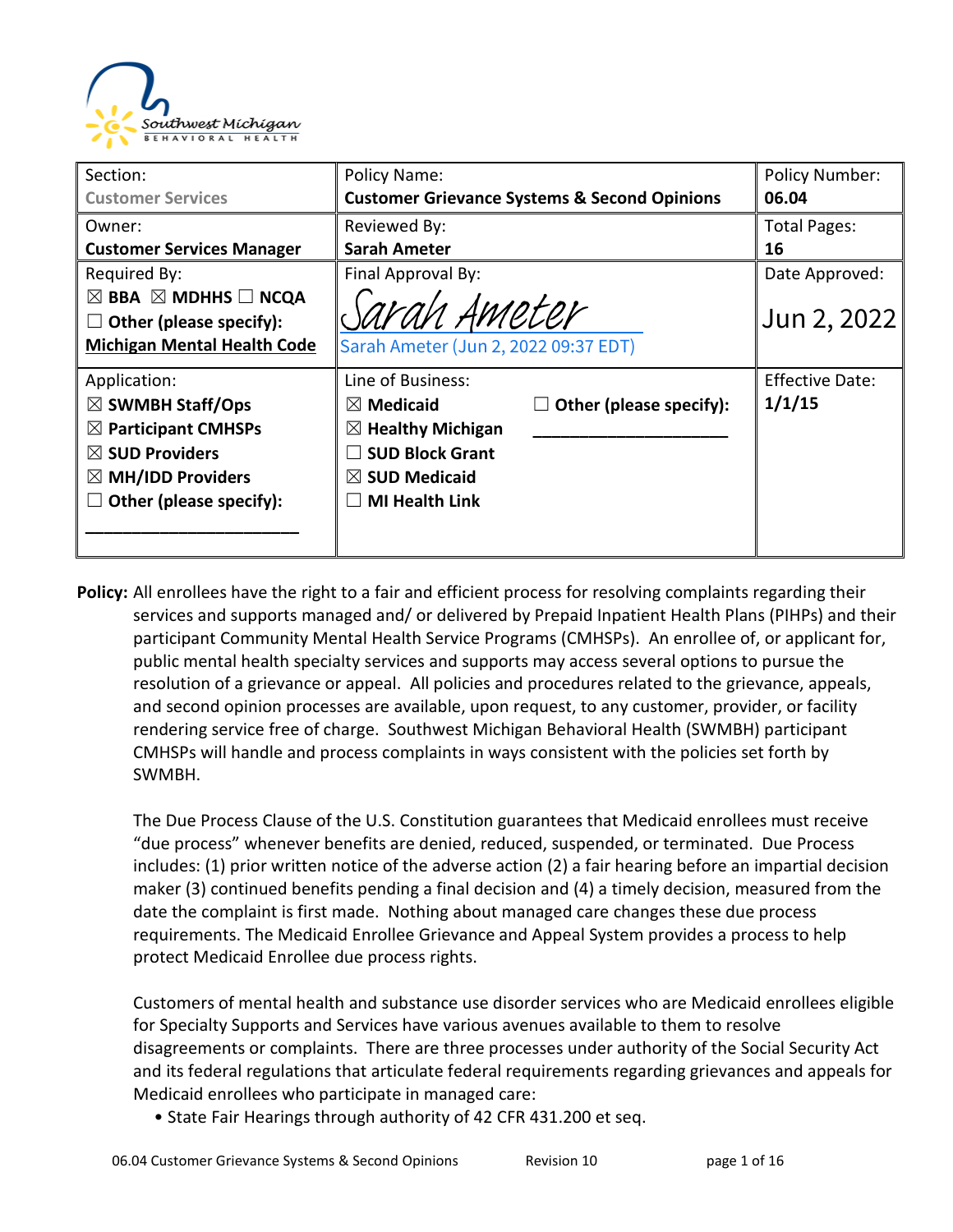

- PIHP Appeals through authority of 42 CFR 438.400 et seq.
- Local grievances through authority of 42 CFR 438.400 et seq.

Medicaid enrollees, as public mental health consumers, have rights and dispute resolution protections under authority of the State of Michigan Mental Health Code, Chapters 7, 7A, 4, and 4A, including:

• Recipient Rights complaints through authority of the Mental Health Code (MCL 330.1772 et seq.)

• Medical Second Opinion through authority of the Mental Health Code (MCL 330.1705) Southwest Michigan Behavioral Health and its participant CMHSPs will comply with the office of Civil Rights Policy Guidance on the Title VI Prohibition against Discrimination as it affects Persons with Limited English Proficiency (LEP) when they provide written notices to customers and engage in resolution processes. In addition, Southwest Michigan Behavioral Health (SWMBH) and its participant CMHSPs will provide reasonable assistance to persons who have illiteracy, hearing, or visual impairments.

- **Purpose:**To ensure the grievance system for Medicaid enrollee's, to include funding sources: Healthy Michigan Plan (HMP) and Home and Community Based Services (HCBS) going forth, promotes the resolution of the customer's concerns while supporting and enhancing the overall goal of improving quality of care.
- **Scope:** Customer Services
- **Responsibilities:** SWMBH Customer Service Department and delegated entities, as applicable, shall ensure compliance with the standards and guidelines outlined in this policy and guiding documents.

#### **Definitions:**

- A. Adverse Benefit Determination: (i) The denial or limited authorization of a requested service, including determinations based on the type or level of service, requirements for medical necessity, appropriateness, setting or effectiveness of a Covered benefit; (ii) the reduction, suspension, or termination of a previously authorized service; (iii) the denial, in whole or in part, of payment for a service; (iv) the failure to make a standard authorization decision within required timeframes; or (v) the failure to act within the required timeframes for the standard resolution of Grievances and Appeals.
- B. Appeal: A review at the local level of an adverse benefit determination.
- C. Grievance: Expression of dissatisfaction about any matter other than an adverse benefit determination. Grievances may include, but are not limited to, the quality of care or services provided, and aspects of interpersonal relationships such as rudeness of a provider or employee, or failure to respect the enrollee's rights regardless of whether remedial action is requested. Grievance includes an enrollee's right to dispute an extension of time proposed by the PIHP to make an authorization decision.
- D. State Fair Hearing: Impartial state level review of an enrollee's appeal of an adverse benefit determination presided over by a MDHHS Administrative Law Judge.

06.04 Customer Grievance Systems & Second Opinions Revision 10 https://education.com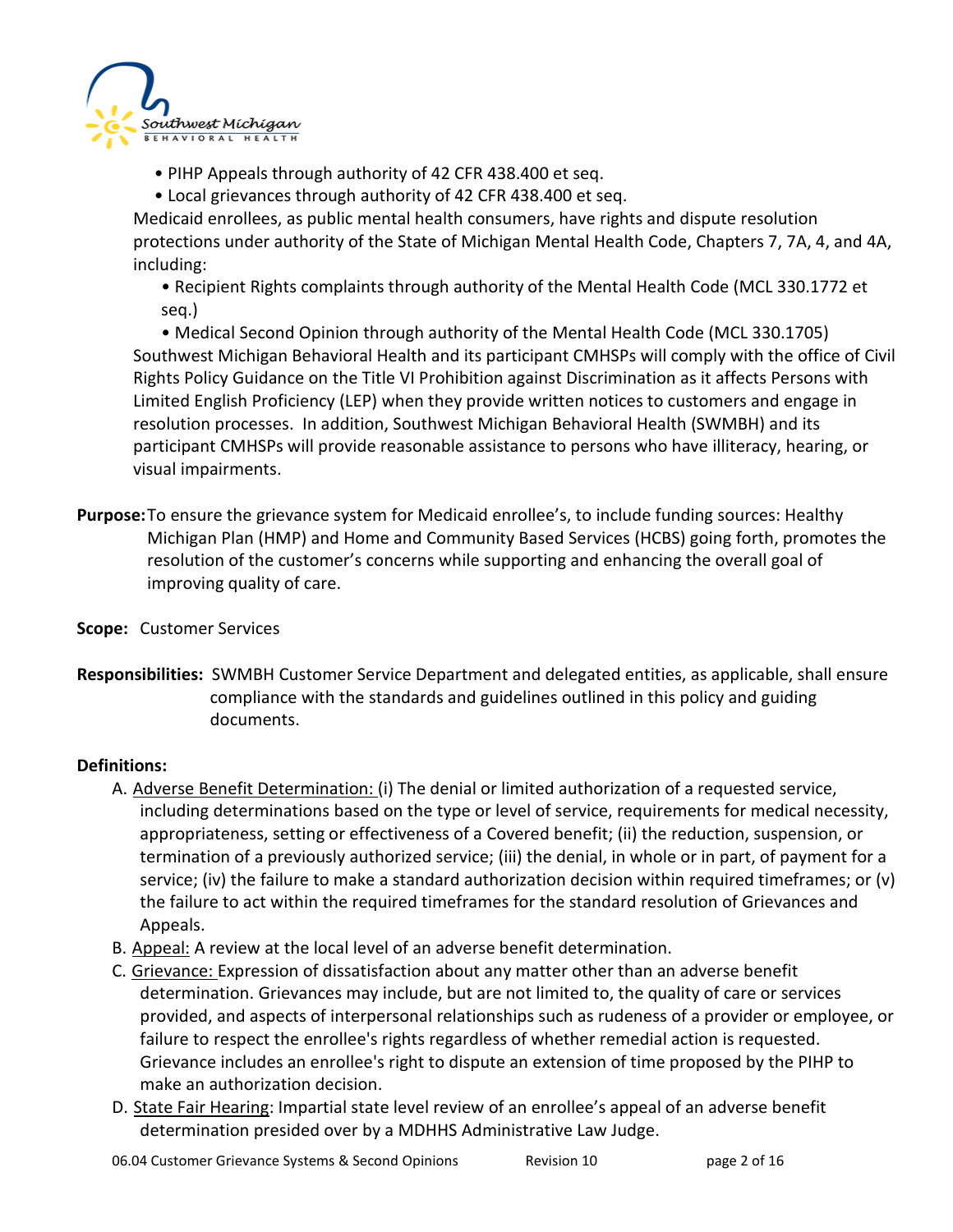

#### **Standards and Guidelines:**

- A. Federal regulation (42 CFR 438.228) requires the state to ensure through its contracts with PIHPs/CMHSPs, that each PIHP/CMHSP has an overall grievance and appeal system in place for enrollee's that complies with Subpart F of Part 438.
- B. The grievance system must provide Medicaid enrollees:
	- 1. An Appeal process (one level, only) which enables Enrollees to challenge Adverse Benefit Determinations made by the PIHP or its agents.
	- 2. A Grievance Process.
	- 3. The right to concurrently file an Appeal of an Adverse Benefit Determination and a Grievance regarding other service complaints.
	- 4. Access to the State Fair Hearing process to further appeal an Adverse Benefit Determination, after receiving notice that the Adverse Benefit Determination has been upheld by the PIHP level Appeal.
	- 5. Information that if the PIHP fails to adhere to notice and timing requirements as outlined in PIHP Appeal Process, the Enrollee is deemed to have exhausted the PIHP's appeals process. The Enrollee may initiate a State fair hearing.
	- 6. The right to request, and have, Medicaid covered benefits continued while a local PIHP Appeal and/or State Fair Hearing is pending.
	- 7. With the written consent from the Enrollee, the right to have a provider or other authorized representative, acting on the Enrollee's behalf, file an Appeal or Grievance to the PIHP, or request a State Fair Hearing. The provider may file a grievance or request a State Fair Hearing on behalf of the Enrollee since the State permits the provider to act as the Enrollee's authorized representative in doing so. Punitive action may not be taken by the PIHP against a provider who acts on the Enrollee's behalf with the Enrollee's written consent to do so.
- C. Service Authorization Decisions: When a Medicaid service authorization is processed (initial request or continuation of service delivery) SWMBH and its participant CMHSPs/providers must provide the enrollee written service authorization decision within specified time frames and as expeditiously as the enrollee's health condition requires. The service authorization must meet the requirements for either standard authorization or expedited authorization:
	- 1. Standard Authorization: Notice of the authorization decision must be provided as expeditiously as the enrollee's health condition requires and no later than 14 calendar days following the receipt of a request for a service.
		- a. If the enrollee or provider requests an extension; or if SWMBH and its participant CMHSPs/provider justifies (to the state agency upon request) a need for additional information and how the extension is in the enrollee's best interest, SWMBH and its participant CMHSPs/provider may extend the 14 calendar day time period by up to 14 additional calendar days.
	- 2. Expedited Authorization: In cases which the provider indicates, or SWMBH and its participant CMHSPs/provider determines that following the standard timeframe could seriously jeopardize the enrollee's life or health or ability to attain, maintain, or regain maximum function, SWMBH and its participant CMHSPs/provider must make an expedited authorization decision and provide notice of the decision as expeditiously as the enrollee's health condition requires, and no later than 72 hours after receipt of the request for service.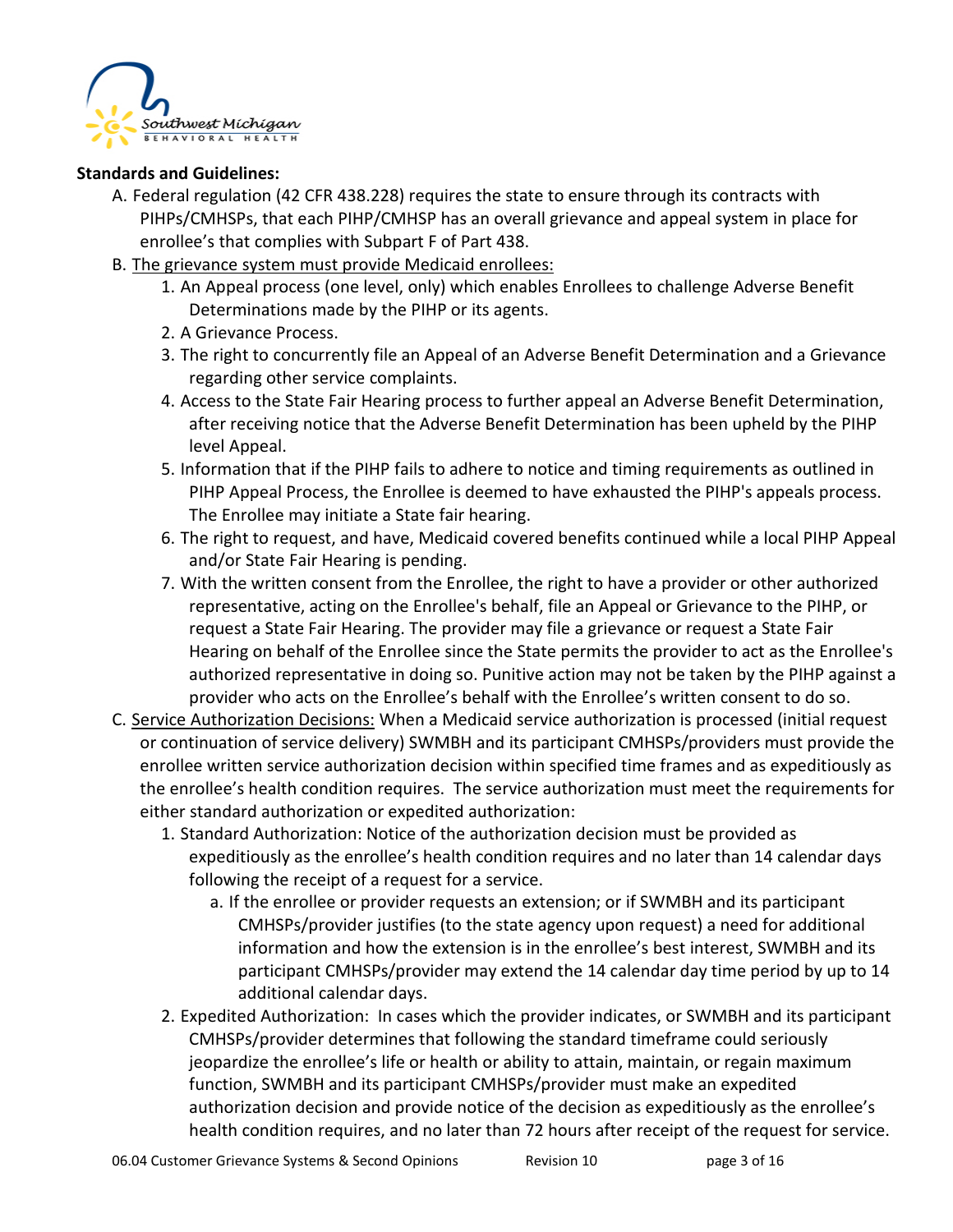

- a. If the enrollee or provider requests an extension; or if SWMBH and its participant CMHSPs/provider justifies (to the state agency upon request) a need for additional information and how the extension is in the enrollee's interest, SWMBH and its participant CMHSPs/provider may extend the 72 hour time period up to 14 calendar days.
- 3. When a standard or expedited authorization of service decision is extended, SWMBH and its participant CMHSPs/provider must make reasonable efforts to give the member prompt oral notice of the delay. SWMBH and participant CMHSPs/providers will, within 2 calendar days, give the member written notification of the reason for the decision to extend the time frame and inform the enrollee of the right to file an grievance if he or she disagrees with that decision. The PIHP/CMHSP must issue and carry out its determination as expeditiously as the enrollee's health condition requires and no later than the date the extension expires.
- D. Notice of Adverse Benefit Determination: SWMBH and its participant CMHSPs/providers are required to provide timely and "adequate" notice of any Adverse Benefit Determination.
	- 1. An Adverse Benefit Determination must be provided to an enrollee when a service authorization decision constitutes an "action" by authorizing a service in the amount, duration, or scope less than currently authorized, or the service authorization is not made timely. In these situations, SWMBH and its participant CMHSPs/provider must provide an Adverse Benefit Determination containing additional information to inform the enrollee of the basis for the action the PIHP/CMHSP has taken or intends to take and the process available to appeal the decision.
	- 2. Notice of Adverse Benefit Determination includes:
		- a. The notice of action to the enrollee must be in writing and meet the requirements of 42 CFR 438.10 (i.e., "…manner and format that may be easily understood and is readily accessible by such enrollees and potential enrollees," meets the needs of those with limited English proficiency and/or limited reading proficiency.) and CFR 438.404.
		- b. The requesting provider must be provided notice of any decision by the PIHP/CMHSP to deny a Service Authorization request or to authorize a service in an amount, duration or scope that is less than requested. Notice to the provider does NOT need to be in writing. 42 CFR 438.210(c).
		- *c.* Notification that 42 CFR 440.230(d) provides the basic legal authority for an agency to place appropriate limits on a service based on such criteria as medical necessity or on utilization control procedures.
		- d. Description of Adverse Benefit Determination made;
		- e. The reason(s) for the Adverse Benefit Determination, and policy/authority relied upon in making the determination;
		- f. Notification of the right of the Enrollee to be provided upon request and free of charge, reasonable access to and copies of all documents, records and other information relevant to the Enrollee's Adverse Benefit Determination (including medical necessity criteria, any processes, strategies, or evidentiary standards used in setting coverage limits);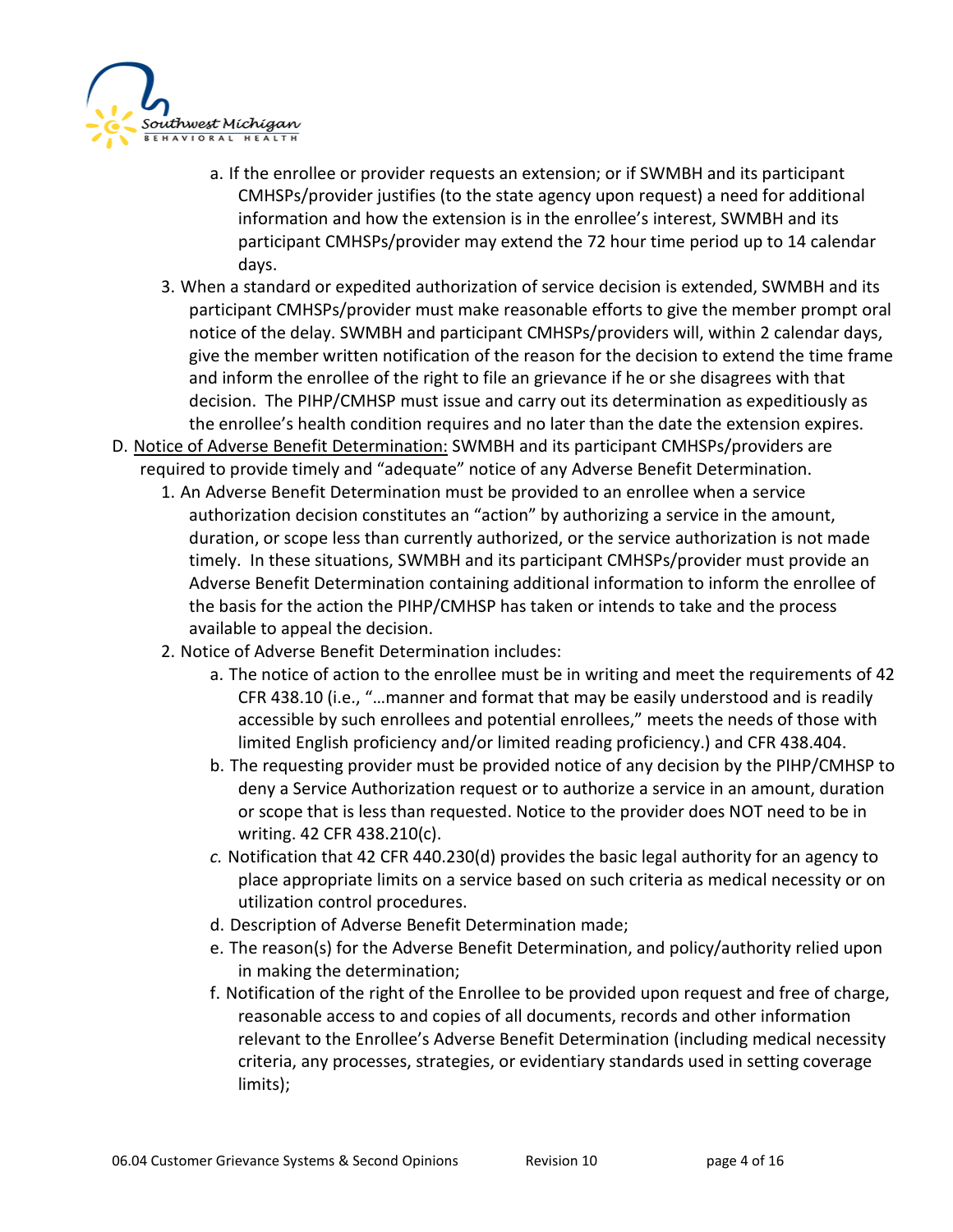

- g. Notification of the Enrollee's right to request an Appeal, including information on exhausting the PIHP's single local appeal process, and the right to request a State Fair Hearing if the appeal decision upholds the original adverse action.
- h. If the utilization review function is not performed within part of an identified organization, program or unit (access centers, prior authorization unit, or continued stay units), any decision to deny, suspend, reduce or terminate a service occurring outside of the person centered planning process or individualized plan of services process still constitutes an action, and requires a written notice of action.
- i. Description of the circumstances under which an Appeal can be expedited, and how to request an Expedited Appeal;
- j. Notification of the Enrollee's right to have current benefits continued pending resolution of the Appeal, instructions on how to request benefit continuation, and a description of the circumstances (consistent with State policy) under which the Enrollee may be required to pay the costs of the continued services (only required when providing "Advance Notice of Adverse Benefit Determination");
	- i. SWMBH has no defined circumstances that would require an enrollee to repay the cost of continued services during an appeal so long as the "Reinstatement or Continuation of Medicaid Services (see Section E) qualifications were met.
- k. Description of the procedures that the Enrollee is required to follow in order to exercise any of these appeal rights; and
- l. An explanation that the Enrollee may represent him/herself or use legal counsel, a relative, a friend or other spokesman.
- 3. The Adverse Benefit Determination must be either Adequate or Advance:
	- a. Adequate Notice of Adverse Benefit Determination is a written statement advising the Enrollee of a decision to deny or limit authorization of Medicaid services requested, or a denial of payment for services requested, which notice must be provided to the Medicaid Enrollee on the same date the Adverse Benefit Determination takes effect.
	- b. Advance Notice of Adverse Benefit Determination is a written statement advising the Enrollee of a decision to reduce, suspend or terminate Medicaid services currently provided, which notice must be provided/mailed to the Medicaid Enrollee at least 10 calendar days prior to the proposed effective date.
- 4. There are limited exceptions to the advance notice of Adverse Benefit Determination requirement. SWMBH and its participant CMHSPs/provider may mail an adequate notice of adverse benefit determination, not later than the date of action to terminate, suspend or reduce previously authorized services, if:
	- a. The PIHP/CMHSP has factual information confirming the death of the enrollee
	- b. The PIHP/CMHSP receives a clear written statement signed by the enrollee that he/she no longer wishes services or gives information that requires termination or reduction of services and indicates that he/she understands that this must be the result of supplying that information
	- c. The enrollee has been admitted to an institution where he/she is ineligible under Medicaid for further services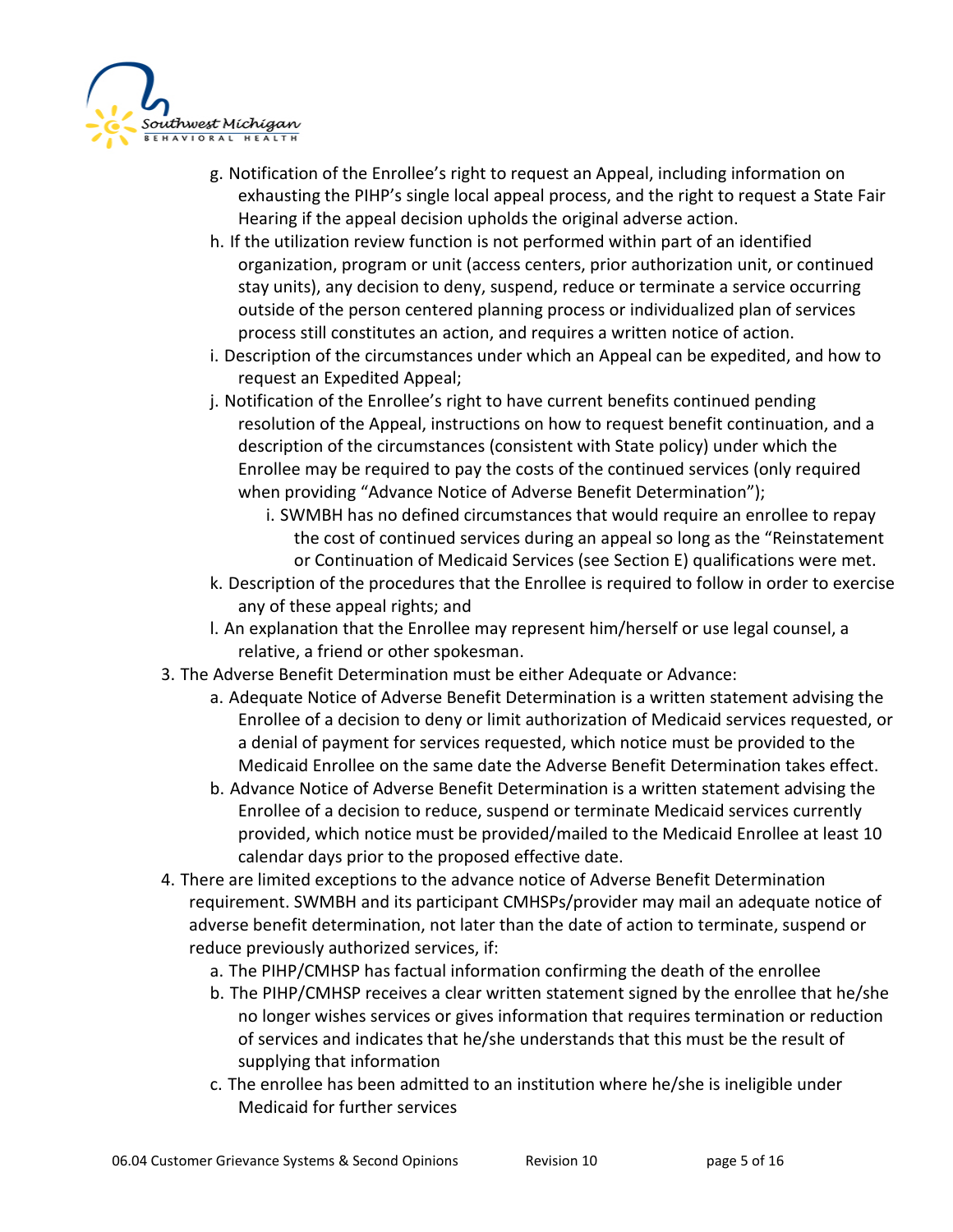

- d. The enrollee's whereabouts are unknown, and the post office returns PIHP/CMHSP mail directed to him/her indicating no forwarding address
- e. The PIHP/CMHSP establishes with MDHHS that the enrollee has been accepted for Medicaid services by another local jurisdiction, State, territory, or commonwealth
- f. A change in level of health/medical care is prescribed by the enrollee's physician
- g. The date of the action will occur in less than 10 calendar days, in accordance with CFR 483.15(b)(4)(ii) which provides exceptions to the 30 day notice requirements for longterm nursing facilities.
- h. The notice involves an adverse determination made with regard to the preadmission screening requirement of section 1919(e)(7) of the Act
- i. SWMBH and participant CMHSPs may shorten the period of advance notice to 5 days before the date of action if:
	- i. There are facts indicating that action should be taken because of probable Fraud by the enrollee.
	- ii. The facts have been verified, is possible through secondary sources.
- 5. The Adverse Benefit Determination must be mailed within the following timeframes:
	- a. At least 10 calendar days before the date of an action to terminate, suspend, or reduce previously authorized covered service(s) (Advance)
	- b. At the time of the decision to deny payment for a service (Adequate)
		- i. For more information on Denial of Payment, see SWMBH Claims Policy: "Paper Claims Control" and Procedure: "Non-Network Denial Notification".
	- c. Within 14 calendar days of the request for a standard service authorization decision to deny or limit services (Adequate)
	- d. Within 72 hours of the request for an expedited service authorization decision to deny or limit services (Adequate)
	- e. The PIHP is able to extend the standard (14 calendar day) or expedited (72-hour) service authorization timeframes for up to an additional 14 calendar days if either the enrollee or the provider requests the extension; or if the PIHP can show that there is a need for additional information and how the extension is in the enrollee's best interest.
	- f. For service authorizations not reached within the specified timeframes, on the date that the timeframes expire.
- E. Reinstatement or Continuation of Medicaid Services
	- 1. SWMBH and its participant CMHSPs/provider must continue Medicaid services previously authorized while the local level appeal and/or State Fair Hearing are pending if:
		- a. The enrollee or provider files the appeal within 60 calendar days from the date of the Adverse Benefit Determination; and
		- b. The enrollee files the request for continuation of benefits timely, on or before the latter of: 10 calendar days from the date of the notice of Adverse Benefit Determination, or the intended effective date of the proposed Adverse Benefit Determination; and
		- c. The appeal involves the termination, suspension, or reduction, of previously authorized services; and
		- d. The services were ordered by an authorized provider; and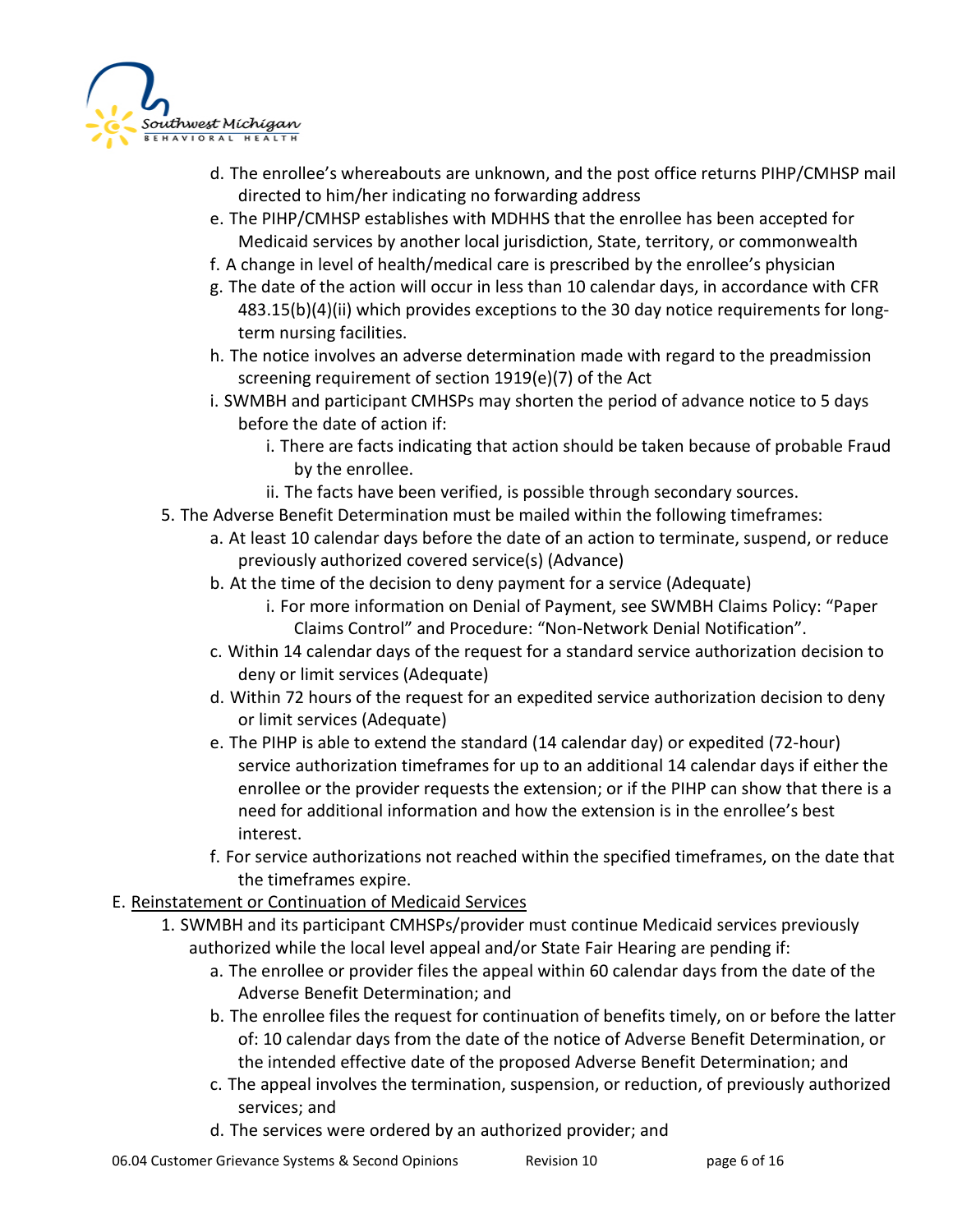

- e. The period covered by the original authorization has not expired.
- f. If the enrollee's services were reduced, terminated or suspended without an advance notice, the PIHP must reinstate services to the level before the action.
- 2. If services are continued or reinstated while the appeal or State Fair Hearing is pending they must continue until:
	- a. The enrollee withdraws the appeal or request for State Fair Hearing; or
	- b. The Enrollee fails to request a State Fair Hearing and continuation of benefits within 10 calendar days after PIHP sends the Enrollee notice of an adverse resolution to the Enrollee's Appeal; or
	- c. A State Fair Hearing office issues a hearing decision adverse to the Enrollee.
	- d. The authorization expires or authorization service limits are met
- F. Payment of Continued or Reinstated Medicaid Services
	- 1. If SWMBH and its participant CMHSPs/provider, or the MDHHS Fair Hearing Administrative Law Judge reverses a decision to deny authorization of services and the enrollee received the disputed services while the appeal was pending, SWMBH and its participant CMHSPs/provider, or the State of Michigan must pay for those services in accordance with State Policy and regulations.
	- 2. If the PIHP, or the MDHHS fair hearing administrative law judge reverses a decision to deny, limit, or delay services that were not furnished while the appeal was pending, the PIHP must authorize or provide the disputed services promptly, and as expeditiously as the Enrollee's health condition requires, but no later than 72 hours from the date it receives notice reversing the determination.
	- 3. If the final resolution of the Appeal or State Fair Hearing upholds the PIHP's Adverse Benefit Determination, the PIHP may, consistent with the state's usual policy on recoveries and as specified in the PIHP's contract, recover the cost of services furnished to the Enrollee while the Appeal and State Fair Hearing was pending, to the extent that they were furnished solely because of these requirements.
- G. State Fair Hearing Appeal Process
	- 1. SWMBH and its participant CMHSPs/provider shall comply with federal regulations providing a Medicaid enrollee the right to an impartial review (Fair Hearing) by a state level Administrative Law Judge, of an action of a local agency or its agent, in certain circumstances:
		- a. After receiving notice that the PIHP is, after Appeal, upholding an Adverse Benefit Determination
		- b. When the PIHP fails to adhere to the notice and timing requirements for resolution of Grievances and Appeals
	- 2. The State may offer or arrange for an external medical review in connection with the State Fair Hearing, if certain conditions are met (e.g., it must be optional to the Enrollee, free to Enrollee, independent of State or PIHP, and not extend any timeframes or disrupt continuation of benefits).
	- 3. SWMBH and its participant CMHSPs/provider shall not limit or interfere with an enrollee's freedom to make a request for a State Fair Hearing.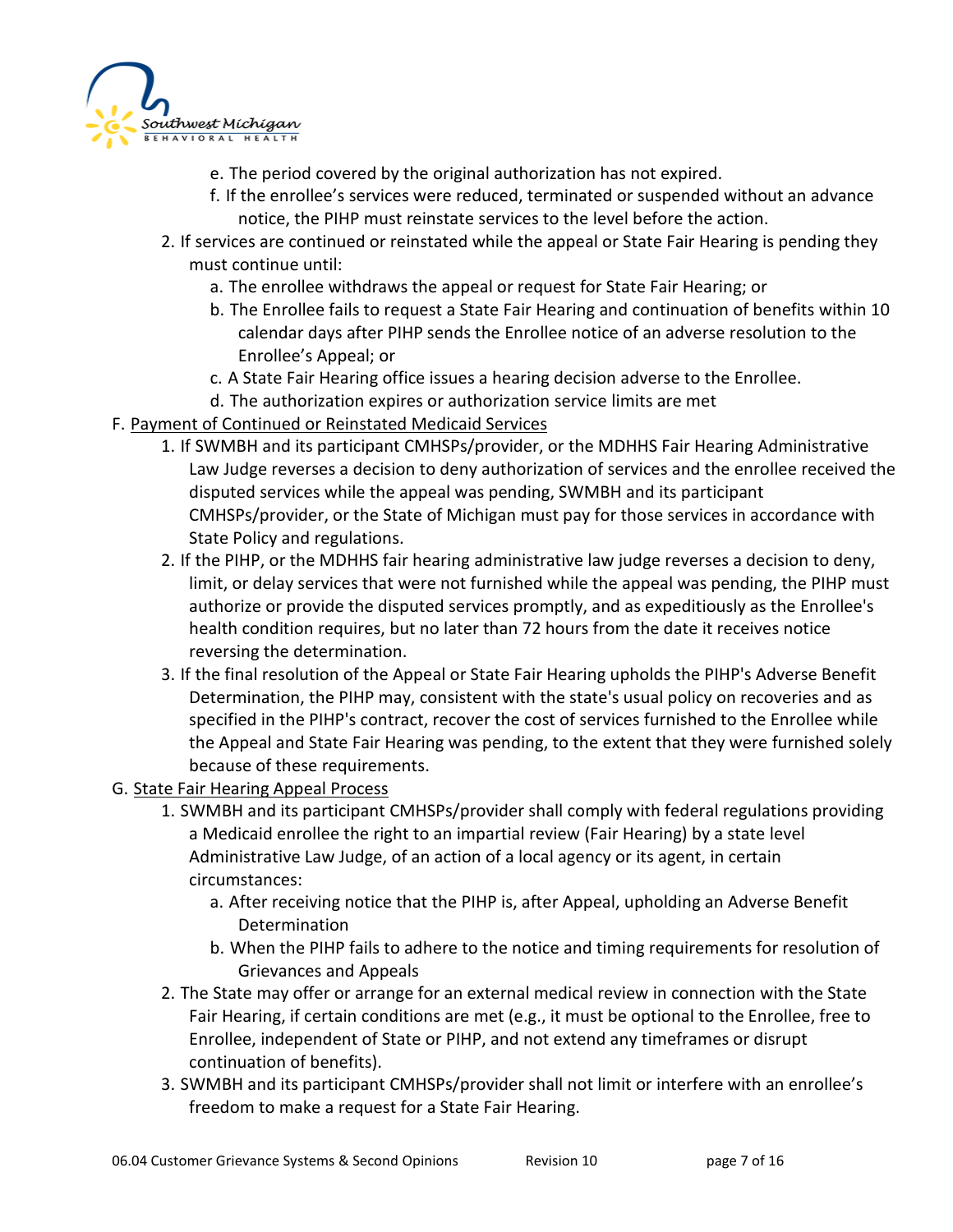

- 4. Enrollees are given 120 calendar days from the date of the applicable notice of resolution to file a request for a Fair Hearing.
- 5. The PIHP is required to continue benefits, if the conditions described in Section E: Reinstatement or Continuation of Medicaid Services are satisfied, and for the durations described therein.
- 6. If the enrollee, or representative, requests a Fair Hearing not more than 10 calendar days from the date of the notice of action and the enrollee or his/her representative requests the services continue, the PIHP/CMHSP must reinstate the Medicaid services until disposition of the hearing by the Administrative Law Judge
- 7. If the Medicaid enrollee's services were reduced, terminated or suspended without advance notice, the PIHP/CMHSP must reinstate services to the level before the action.
- 8. Enrollee's access to the State Fair Hearing process respecting Grievances is only available when the PIHP fails to resolve the grievance and provide resolution within 90 calendar days of the date of the request. This constitutes an Adverse Benefit Determination and can be appealed to the MDHHS Administrative Tribunal using the State Fair Hearing process.
- 9. The parties to the State Fair Hearing include the PIHP/CMHSP, the enrollee and his or her representative, or the representative of a deceased enrollee's estate.
- 10. Expedited hearings are available.
- 11. A Recipient Rights Officer shall not be appointed as Hearings Officer due to the inherent conflict of roles and responsibilities
- 12. Detailed information and instructions for the Fair Hearing process can be found on the MDHHS website at: [www.Michigan.gov/mdhhs>>Assistance](http://www.michigan.gov/mdhhs%3e%3eAssistance) Programs>>Medicaid>>Medicaid Fair Hearings [http://www.michigan.gov/mdhhs/0,5885,7-](http://www.michigan.gov/mdhhs/0,5885,7-339-71547_4860-16825--,00.html) [339-71547\\_4860-16825--,00.html](http://www.michigan.gov/mdhhs/0,5885,7-339-71547_4860-16825--,00.html)
	- a. Or through the Department of Licensing and Regulatory Affairs: [http://www.michigan.gov/lara/0,4601,7-154-10576\\_61718\\_77732---,00.html](http://www.michigan.gov/lara/0,4601,7-154-10576_61718_77732---,00.html)
- 13. Southwest Michigan Behavioral Health (SWMBH) and its participant CMHSPs/provider will coordinate and/or conduct the Fair Hearings for Medicaid enrollees of the PIHP/CMHSP.

### H. Local Appeal Process

- 1. SWMBH and its participant CMHSPs/provider shall comply with federal regulations to provide a Medicaid enrollee the right to a local level appeal of an Adverse Benefit Determination. The enrollee, or representative of the enrollee, may file an appeal with the designated staff person serving as Grievance and Appeals Officer under the following conditions:
	- a. The enrollee has 60 calendar days from the date of the Adverse Benefit Determination to request a local appeal.
	- b. The enrollee must file an expedited appeal request within 60 days of the Adverse Benefit Determination.
	- c. The Enrollee may request an Appeal either orally or in writing. Unless the Enrollee requests an expedited resolution, an oral request for Appeal must be followed by a written, signed request for Appeal. Oral inquiries seeking to appeal an Adverse Benefit Determination are treated as Appeals (to establish the earliest possible filing date for the Appeal).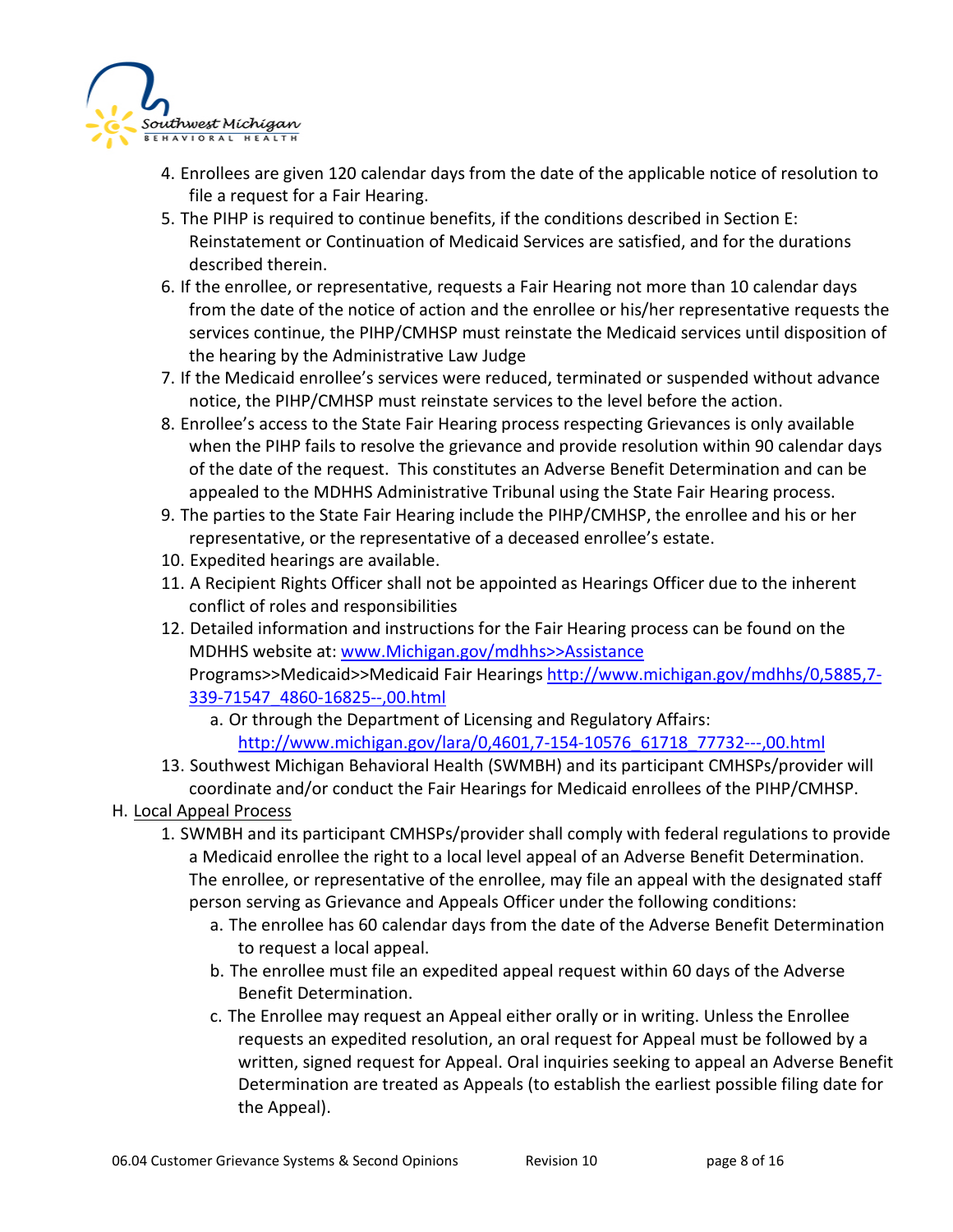

- d. The Medicaid enrollee may file an appeal with the PIHP/CMHSP organizational unit approved and administratively responsible for facilitating local appeals.
- e. The PIHP/CMHSP is required to continue/reinstate services if the conditions described in Section D: Reinstatement or Continuation of Medicaid Services are satisfied, and for the durations described therein.
- 2. When a Local Appeal is requested, SWMBH and its participant CMHSPs/provider shall:
	- a. Provide Enrollees reasonable assistance to complete forms and to take other procedural steps. This includes but is not limited to auxiliary aids and services upon request, such as providing interpreter services and toll-free numbers that have adequate TTY/TTD and interpreter capability.
	- b. Acknowledge the receipt of each appeal.
	- c. Maintain a record of appeals for review by the PIHP/CMHSP Performance Improvement Program and Customer Services Department, or by the State as part of its quality strategy.
	- d. Ensure that the individual(s) who make the decisions on appeals:
		- i. Was not involved in any previous level of review or decision-making, nor a subordinate of any such individual;
		- ii. When deciding an Appeal that involves either (i) clinical issues, or (ii) a denial based on lack of medical necessity, are individual(s) who have the appropriate clinical expertise, as determined by the State, in treating the Enrollee's condition or disease.
		- iii. Take into account all comments, documents, records, and other information submitted by the Enrollee or their representative without regard to whether such information was submitted or considered in the initial Adverse Benefit Determination.
	- e. Provide the enrollee, or representative with:
		- i. Reasonable opportunity, in person and in writing, to present evidence and testimony and make legal and factual arguments. SWBMH and partner CMHSPS shall inform the enrollee of the limited time available for this sufficiently in advance of the resolution timeframe for appeals;
		- ii. Opportunity before and during the appeals process to examine the enrollee's case file, including medical records , other documents or records, and any new or additional evidence considered relied upon, or generated by or at the direction of the PIHP in connection with the Appeal of the Adverse Benefit Determination. This information must be provided free of charge and sufficiently in advance of the resolution timeframe for appeals;
		- iii. Opportunity to include, as parties to the appeal, the enrollee's and his or her representative or the legal representative of a deceased enrollee's estate;
		- iv. Provide the enrollee with information regarding the right to request a State Fair Hearing and the process to be used to request one.
- 3. Notice of Resolution Requirements:
	- a. The PIHP/CMHSP must provide written notice of the resolution of the appeal and must also make reasonable efforts to provide oral notice of an expedited resolution.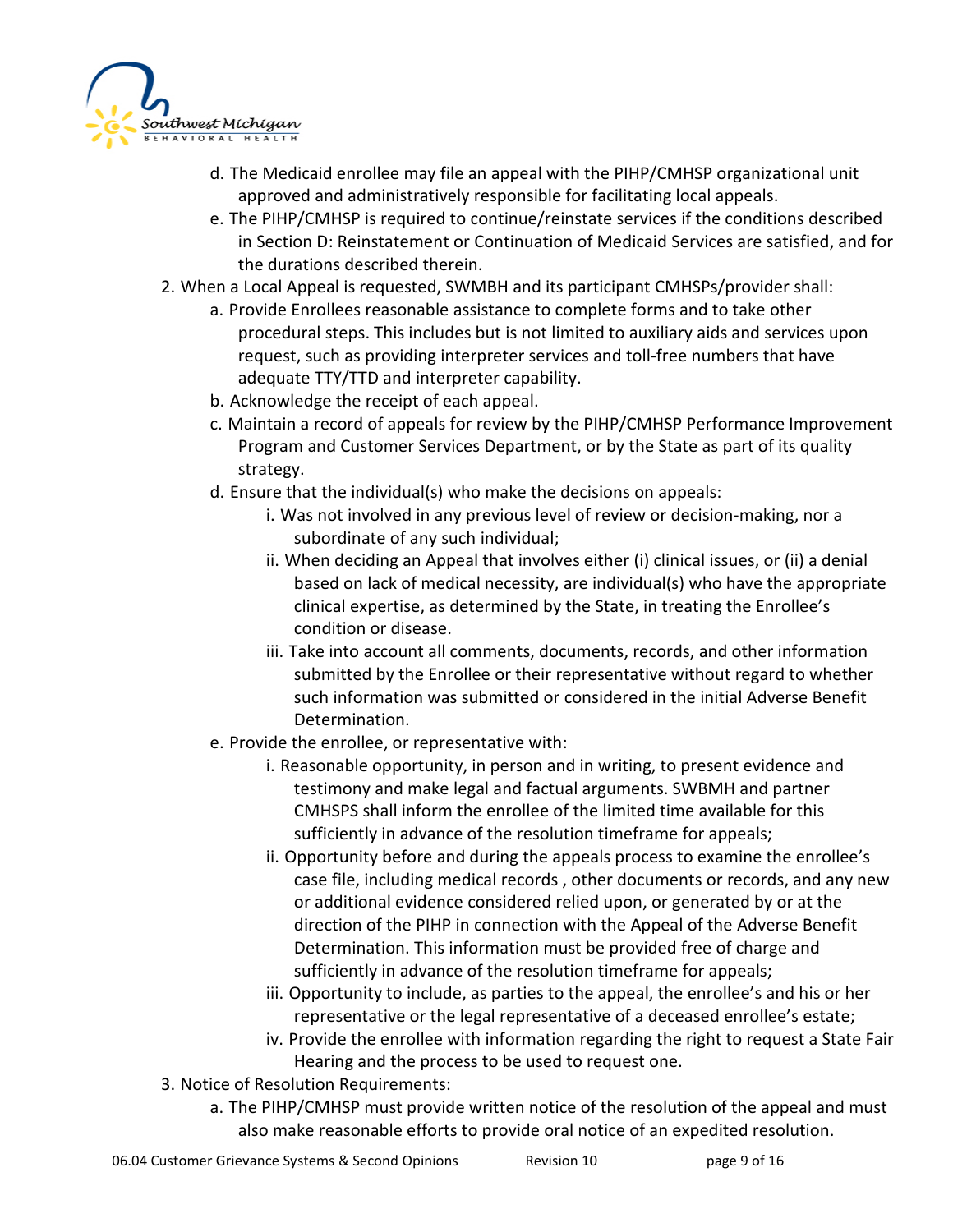

- b. Enrollee notice of resolution must meet the requirements of 42 CFR 438.10(i.e., "…manner and format that may be easily understood and is readily accessible by such enrollees and potential enrollees," meets the needs of those with limited English proficiency and/or limited reading proficiency.
- c. The content of the notice of resolution must include the results of the appeal and the date it was completed
- d. When the appeal is not resolved wholly in favor of the enrollee, the notice of resolution must also include notice of the enrollee's:
	- i. right for a Medicaid enrollee to request a State Fair Hearing and how to do so;
	- ii. right to request benefits while the State Fair Hearing is pending, if requested and how to make that request; and
	- iii. potential liability for the cost of those benefits if the Hearing decision upholds the PIHP's Adverse Benefit Determination
- 4. The Notice of Resolution must be provided within the following timeframes:
	- a. Standard Appeal Resolution: The PIHP must resolve the appeal and provide notice of resolution to the affected parties as expeditiously as the enrollee's health condition requires, but not to exceed 30 calendar days from the day the PIHP receives the appeal
	- b. Expedited Appeal Resolution: If granted, the PIHP must resolve the appeal and provide written notice of resolution to the affected parties no longer than 72 hours after the PIHP/CMHSP receives the request for expedited resolution of the appeal.
		- i. An expedited appeal resolution is available when the PIHP/CMHSP determines (for a request from the enrollee) or the provider indicates (in making the request on behalf of, or in support of the enrollee's request) that taking the time for a standard resolution could seriously jeopardize the enrollee's life, physical or mental health, or ability to attain, maintain, or regain maximum function
	- c. If the PIHP/CMHSP denies a request for expedited resolution of an appeal it must:
		- i. Transfer the appeal to the timeframe for standard resolution or no longer than 30 days from the date the PIHP receives the appeal;
		- ii. Make reasonable efforts to give the enrollee prompt oral notice of the denial;
		- iii. Resolve the appeal as expeditiously as the enrollee's health condition requires, but not to exceed 30 calendar days; and
		- iv. Within 2-calendar days, give the enrollee written notice of the reason for the decision to extend the timeframe and inform the enrollee of the right to file a Grievance if they disagree with the decision.
	- d. The PIHP/CMHSP may extend the notice of resolution timeframe by up to 14 calendar days if the enrollee requests an extension, or if the PIHP/CMHSP shows to the satisfaction of the state that there is a need for additional information and how the delay is in the enrollee's interest. If the resolution timeframe is extended, the PIHP/CMHSP must complete all the following:
		- i. Make reasonable efforts to give the enrollee prompt notice of the delay;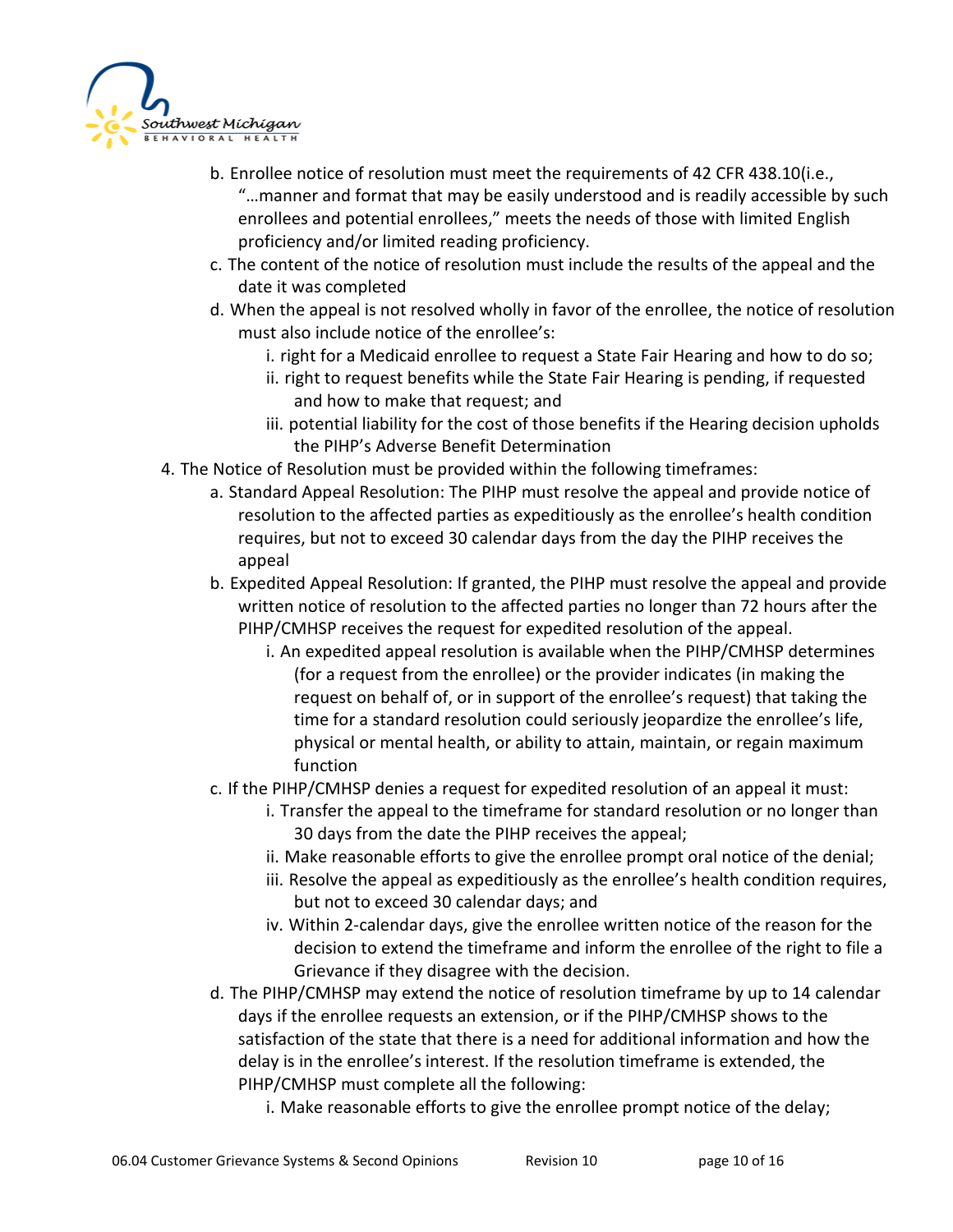

- ii. Within 2-calendar days, give the enrollee written notice of the reason for the decision to extend the timeframe and inform the enrollee of the right to file a grievance if they disagree with the decision; and
- iii. Resolve the appeal as expeditiously as the enrollee's health condition requires and not later than the date the extension expires.
- I. Local Grievance Process: SWMBH and its participant CMHSPs/provider shall abide by federal regulations which provide enrollees the right to a grievance process to seek resolution to issues that are not Adverse Benefit Determinations. Each SWMBH participant CMHSP shall have a designated staff person serving as Grievance and Appeal Officer as FTE or equivalent that shall be administratively responsible for facilitating resolution of the Grievance.
	- 1. Enrollee Grievances
		- a. Must be filed with the PIHP/CMHSP organizational unit approved and administratively responsible for facilitating resolution of the grievance.
		- b. May be filed at any time by the enrollee, guardian, or parent of a minor child or his/her legal representative.
		- c. May be filed either orally or in writing.
		- d. Access to the State Fair Hearing process respecting Grievances is only available when the PIHP/CMHSP fails to resolve the grievance and provide resolution within 90 calendar days of the date of the request. This constitutes an "adverse benefit determination" and can be appealed for using the State Fair Hearing process.
	- 2. For each Grievance filed by a enrollee, SWMBH and CMHSPs are required to:
		- a. Acknowledge the receipt of the Grievance.
		- b. Maintain record of grievances for review by the State as part of its quality strategy.
		- c. Assess whether the Grievance is a Recipient Rights issue and provide assistance as needed to file a complaint with the local Office of Recipient Rights.
		- d. Coordinate as appropriate with Fair Hearing Officers.
		- e. Provide Enrollees reasonable assistance to complete forms and to take other procedural steps. This includes but is not limited to auxiliary aids and services upon request, such as providing interpreter services and toll-free numbers that have adequate TTY/TTD and interpreter capability.
		- f. Ensure that the individual(s) who make the decisions on the Grievance:
			- i. Were not involved in any previous level of review or decision-making, nor a subordinate of any such individual;
			- ii. When deciding a Grievance that involves either (i) clinical issues, or (ii) denial of expedited resolution of an appeal, are individual(s) who have the appropriate clinical expertise, as determined by the State, in treating the Enrollee's condition or disease.
			- iii. Take into account all comments, documents, records, and other information submitted by the Enrollee or their representative without regard to whether such information was submitted or considered in the initial Adverse Benefit Determination.
		- g. Submit the written Grievance to appropriate staff including a PIHP/CMHSP administrator with the authority to require corrective action.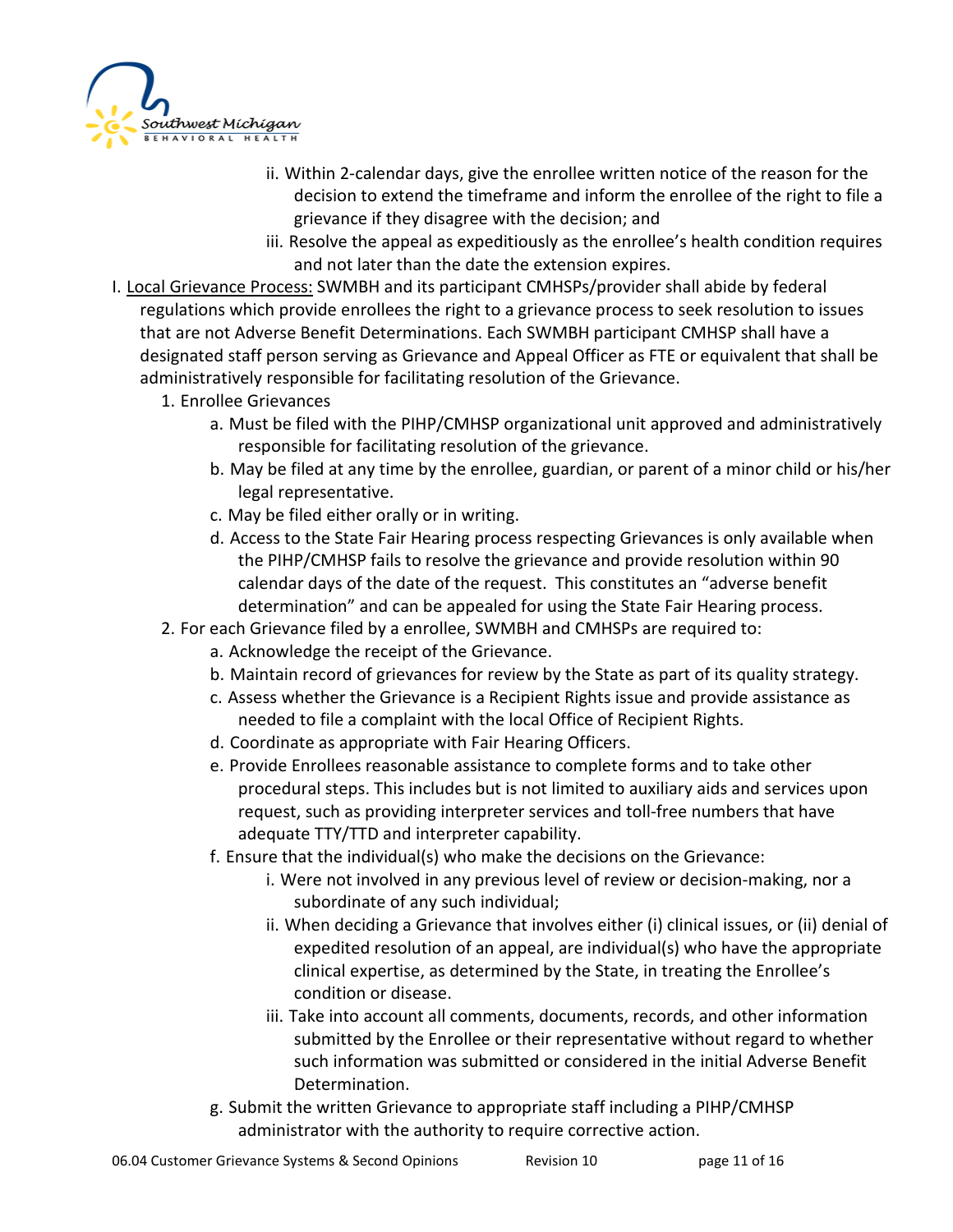

- h. Provide the enrollee with written notice within 90 calendar days from the date the Grievance was received.
- i. The PIHP/CMHSP may extend the grievance resolution and notice timeframe by up to 14 calendar days if the enrollee requests an extension, or if the PIHP/CMHSP shows to the satisfaction of the state that there is a need for additional information and how the delay is in the enrollee's best interest. If the resolution timeframe is extended, the PIHP/CMHSP must complete all of the following:
	- i. Make reasonable efforts to give the enrollee prompt notice of the delay;
	- ii. Within 2-calendar days, give the enrollee written notice of the reason for the decision to extend the timeframe and inform the enrollee of the right to file a grievance if they disagree with the decision; and
	- iii. Resolve the grievance as expeditiously as the enrollee's health condition requires and not later than the date the extension expires.
- j. Enrollee notice of Grievance resolution must meet the requirements of 42 CFR 438.10 (i.e., "…manner and format that may be easily understood and is readily accessible by such enrollees and potential enrollees," meets the needs of those with limited English proficiency and/or limited reading proficiency.)
- k. The content of the Notice of Grievance Resolution must include:
	- i. The results of the grievance process.
	- ii. The date the grievance process was concluded
	- iii. The Medicaid enrollee's right to request a State Fair Hearing if the notice of resolution is more than 90 calendar days from the date of the grievance
	- iv. Instructions on how to access the State Fair Hearing process, if applicable.
- J. Appointment of an Authorized Representative
	- 1. An enrollee may appoint any individual (such as a relative, friend, advocate, an attorney, or any physician) to act as his or her representative when pursuing appeals and grievances.
	- 2. With the written consent from the enrollee, the enrollee has the right to have a provider or other authorized representative, acting on the enrollee's behalf, file an Appeal or Grievance to the PIHP/CMHSP, or request a State Fair Hearing.
	- 3. In the event the enrollee appoints a representative, the appeal or grievance request must include:
		- a. A statement that the enrollee is authorizing the representative to act on his or her behalf, and a statement authorizing disclosure of individually identifying information to the representative;
		- b. The enrollee's signature and date of making the appointment; and
		- c. A signature and date of the individual being appointed as representative, accompanied by a statement that the individual accepts the appointment.
	- 4. Punitive action may not be taken by the PIHP against a provider who acts on the customer's behalf with the customer's written consent to do so or who supports the customer's grievance or appeal. .
	- 5. A provider may not charge a customer for representation in filing a grievance or appeal.
	- 6. If a grievance or appeal is submitted by a third party but does not include a signed document authorizing the third party to act as an authorized representative for the enrollee, the 30 day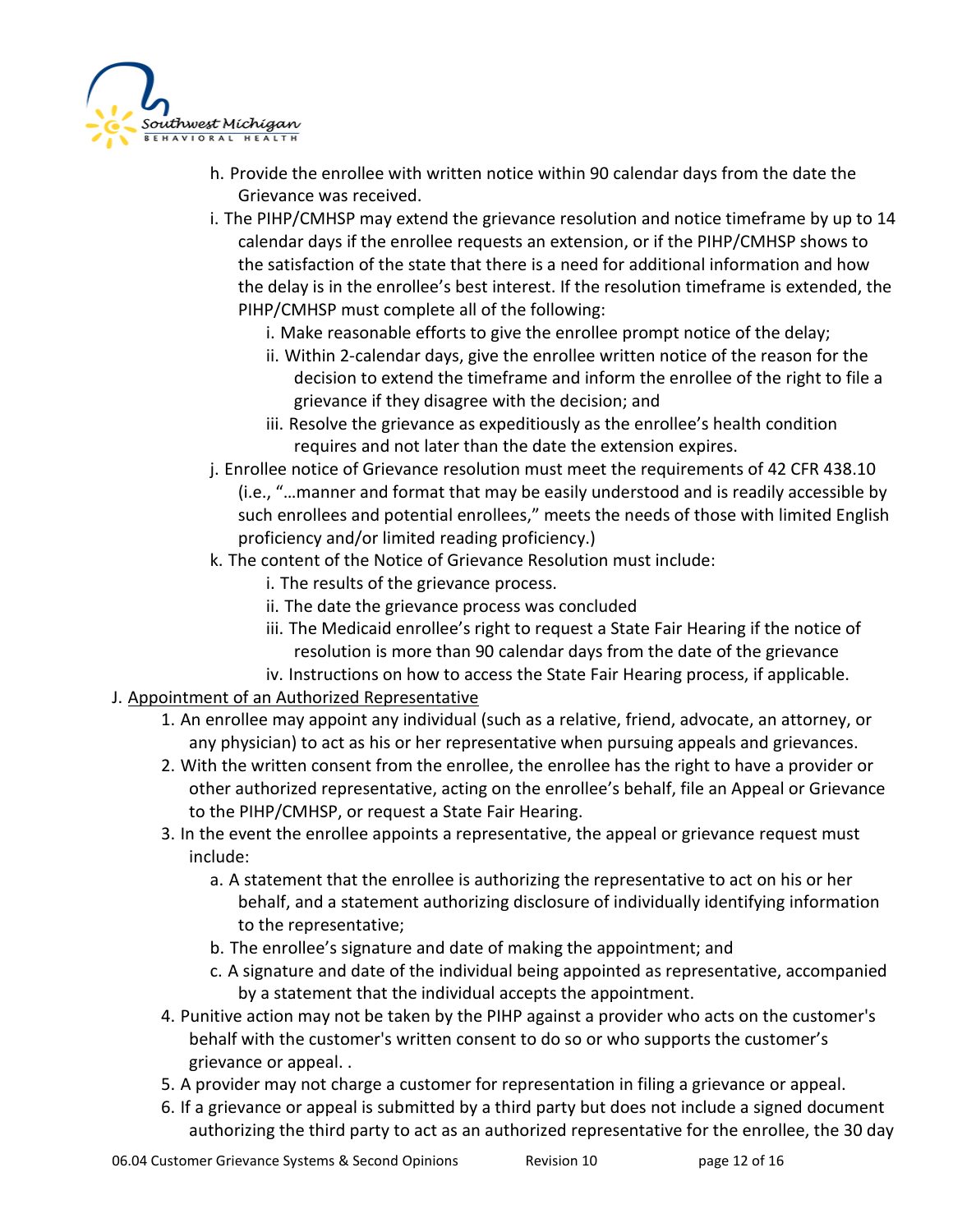

time frame beings on the date an authorized representative document is received by the PIHP/CMHSP. The PIHP/CMHSP must notify the enrollee that an authorized representative form or document is required and that the request will not be considered until the appropriate documentation is received. "Third party" is defined as including, but not being limited to: health care Providers.

- 7. For expedited requests, SWMBH/CMHSP will ensure that expedited requests are not inappropriately delayed.
- 8. When a request for a grievance or appeal is filed by a person claiming to be a representative, but the representative does not provide appropriate documentation upon SWMBH's/CMHSP's request, SWMBH/CMHSP must make, and document, its reasonable efforts to secure the necessary documentation. SWMBH/CMHSP will not undertake a review until or unless such documentation is obtained.

#### K. Record Keeping Requirements

- 1. SWMBH and its participant CMHSPs/provider are required to maintain records of enrollee appeals and grievances for review by State staff as part of the State quality strategy and the PIHP/CMHSP Memorandum of Understanding regarding service expectations and responsibilities. A PIHP/CMHSP record of each Grievance or Appeal must contain, at a minimum:
	- a. general description of the reason for the Grievance or Appeal or Second Opinion;
	- b. The date received;
	- c. The date of each review, or if applicable, the review meeting;
	- d. The resolution at each level of the Appeal or Grievance, if applicable;
	- e. The date of the resolution for each Appeal or Grievance;
	- f. Name of the covered person for whom the Grievance or Appeal was filed.
- 2. PIHPs must maintain such records accurately and in a manner accessible to the State and available upon request to CMS.
- 3. Grievance and appeal records just be retained for 10 years from the final date of the contract period or from the date of completion of any audit, whichever is later.
- 4. The SWMBH QAPI Department and Quality Management Committee will review data related to access to services, complaints, and satisfaction with special attention paid to both the customer and client (State of Michigan) perceptions of these topics. In all other documentation (SWMBH QAPI Plan) access, complaints, and satisfaction will refer to both customer and client assessment when available.
	- a. The SWMBH QMC will review Grievance and Appeal member data at least annually, but usually quarterly to identify trends, or areas of improvement.
- L. Reporting Requirements
	- 1. Each PIHP/CMHSP provider entity shall maintain logs of any and all denials of services to Medicaid enrollee's. Each PIHP/CMHSP provider entity shall adhere to applicable Grievance and Appeals and Second Opinion requirements of this policy.
	- 2. The CMHSP shall
		- a. Maintain logs of all denials of services for Medicaid enrollees and report them to the PIHP according to the PIHP/CMHSP Memorandum of Understanding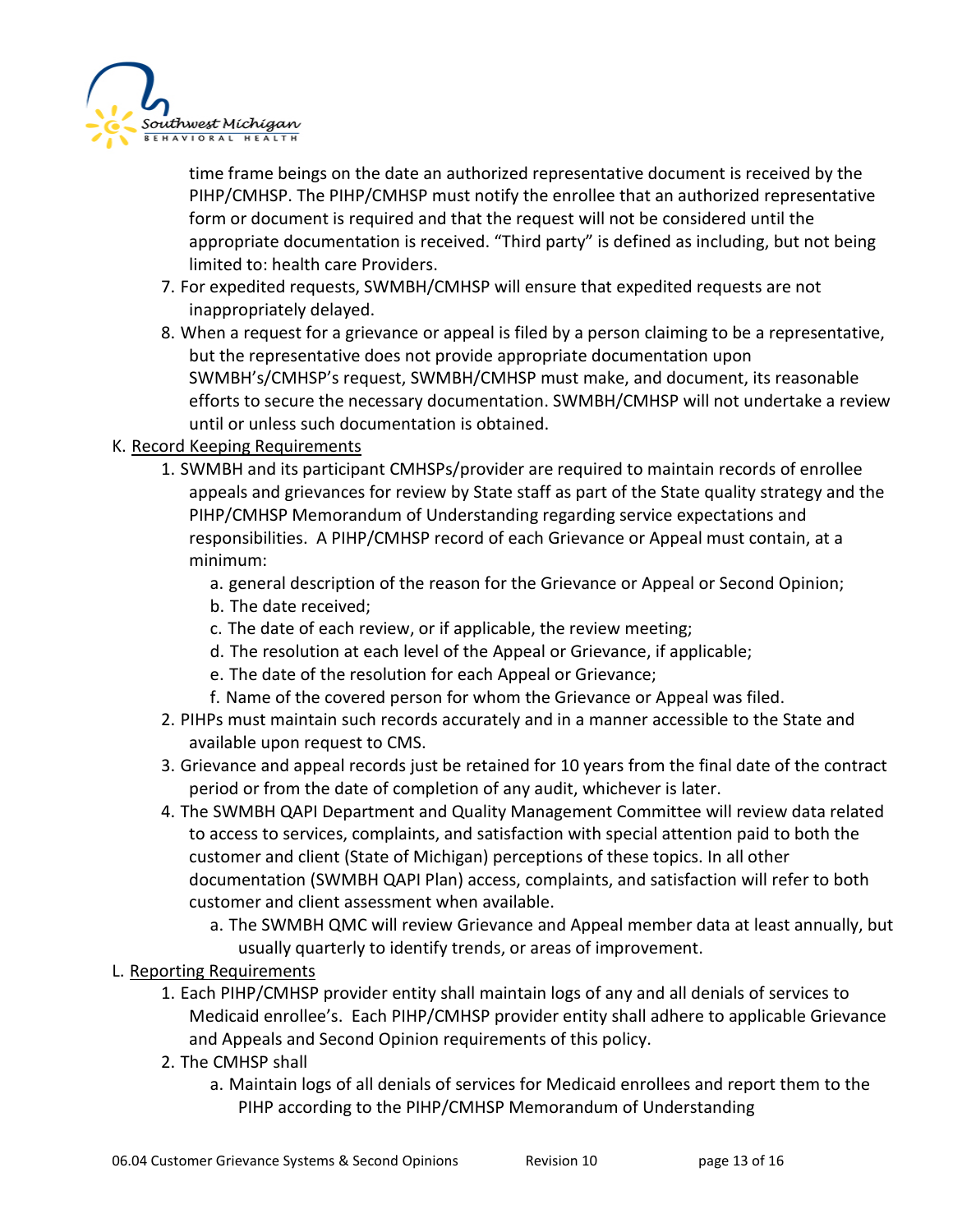

- b. Document all Medicaid enrollee requests for Second Opinions in the identified tracking system.
- 3. The PIHP shall:
	- a. Monitor, track, and trend all denials, State Fair Hearing, Grievance, Appeal, and Second Opinion requests and dispositions.

#### M. Second Opinions

- 1. Medicaid and Non-Medicaid enrollees have rights to a Second Opinion review under the authority of the State of Michigan Mental Health Code and the Medicaid Managed Care Regulations. The Second Opinion review process may be requested for denial of inpatient hospitalization and for denial of initial PIHP/CMHSP services under sections 409 and 705 of the Michigan Mental Health Code. The process of notification of rights to a Second Opinion is delegated to each CMHSP.
- 2. For each denial of inpatient care or eligibility for PIHP/CMHSP service, at the time of the denial, the PIHP/CMHSP is required to provide the enrollee with written notice of the rights to a Second Opinion Process. The notice shall contain all information as identified in this policy. The Notice must indicate that the enrollee is entitled to request a Second Opinion and the process for doing so.
	- a. For the denial of inpatient care under Section 409 of the Michigan Mental Health Code, the individual may request a second opinion from the executive director. The executive director shall arrange for an additional evaluation by a psychiatrist, other physician, or licensed psychologist to be performed within 3 days, excluding Sundays and legal holidays, after the executive director receives the request. If the conclusion of the second opinion is different from the conclusion of the preadmission screening unit, the executive director, in conjunction with the medical director, shall make a decision based on all clinical information available. The executive director's decision shall be confirmed in writing to the individual who requested the second opinion, and the confirming document shall include the signatures of the executive director and medical director or verification that the decision was made in conjunction with the medical director. If an individual is assessed and found not to be clinically suitable for hospitalization, the preadmission screening unit shall provide appropriate referral services.
	- b. For the denial of eligibility for PIHP/CMHSP under Section 705 of the Michigan Mental Health Code, If an applicant for community mental health services has been denied mental health services, the applicant, his or her guardian if one has been appointed, or the applicant's parent or parents if the applicant is a minor may request a second opinion of the executive director. The executive director shall secure the second opinion from a physician, licensed psychologist, registered professional nurse, or master's level social worker, or master's level psychologist. The process should follow standard or expedited timeframes, as outlined in this policy for appeals, as the circumstances warrant.
- 3. Second Opinions are made available at no cost to enrollees, from a qualified health professional within the network or outside the network if a qualified health professional is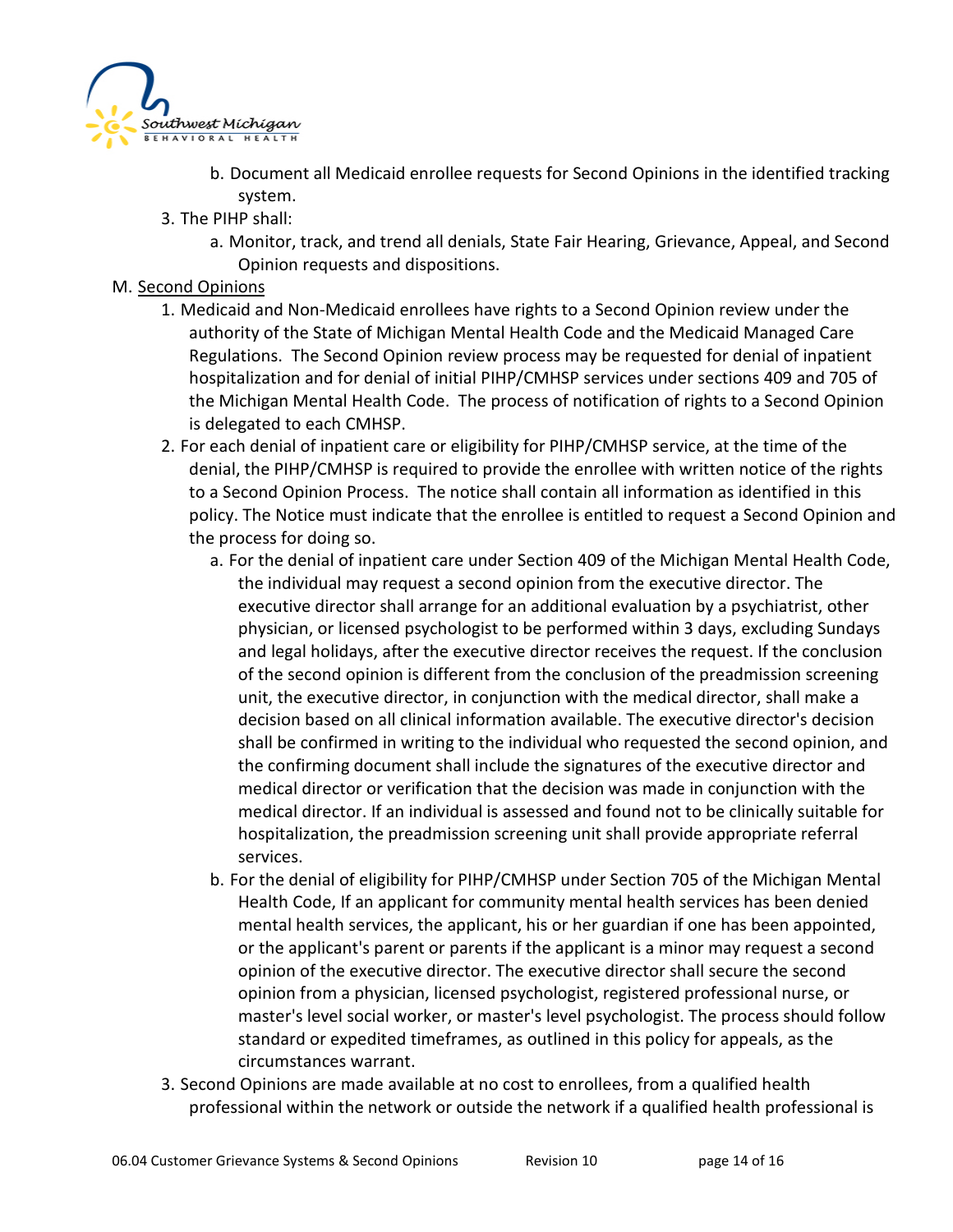

not available within the network under section 438.206 (b) of the Medicaid Managed Care Regulations.

N. DIFS

1. SWMBH/CMHSPs will cooperate with the Michigan Department of Insurance and Financial Services (DIFS) in the implementation of the "Patient's Rights to Independent Review Act" (MCL 550.1901-1929).

#### **References:**

- A. MDHHS/PIHP Contract: General Requirements, (B) Customer Service Standards and (L) Grievance and Appeals Process for Beneficiaries
- B. MDHHS [Appeal and Grievance Resolution Processes Technical Requirement](https://www.michigan.gov/documents/mdhhs/Appeal-and-Grievance-Resolution-Processes-Technical-Requirement_704451_7.pdf)
- C. Michigan Mental Health Code: Second Opinions, 330.1409 and 330.1705
- D. Medicaid Managed Care Regulations: 42 CFR 431.200, 42 CFR 438.10, 42 CFR 438.228, 42 CFR 438.400-410, 42 CFR 438.416-424

**Attachments:** None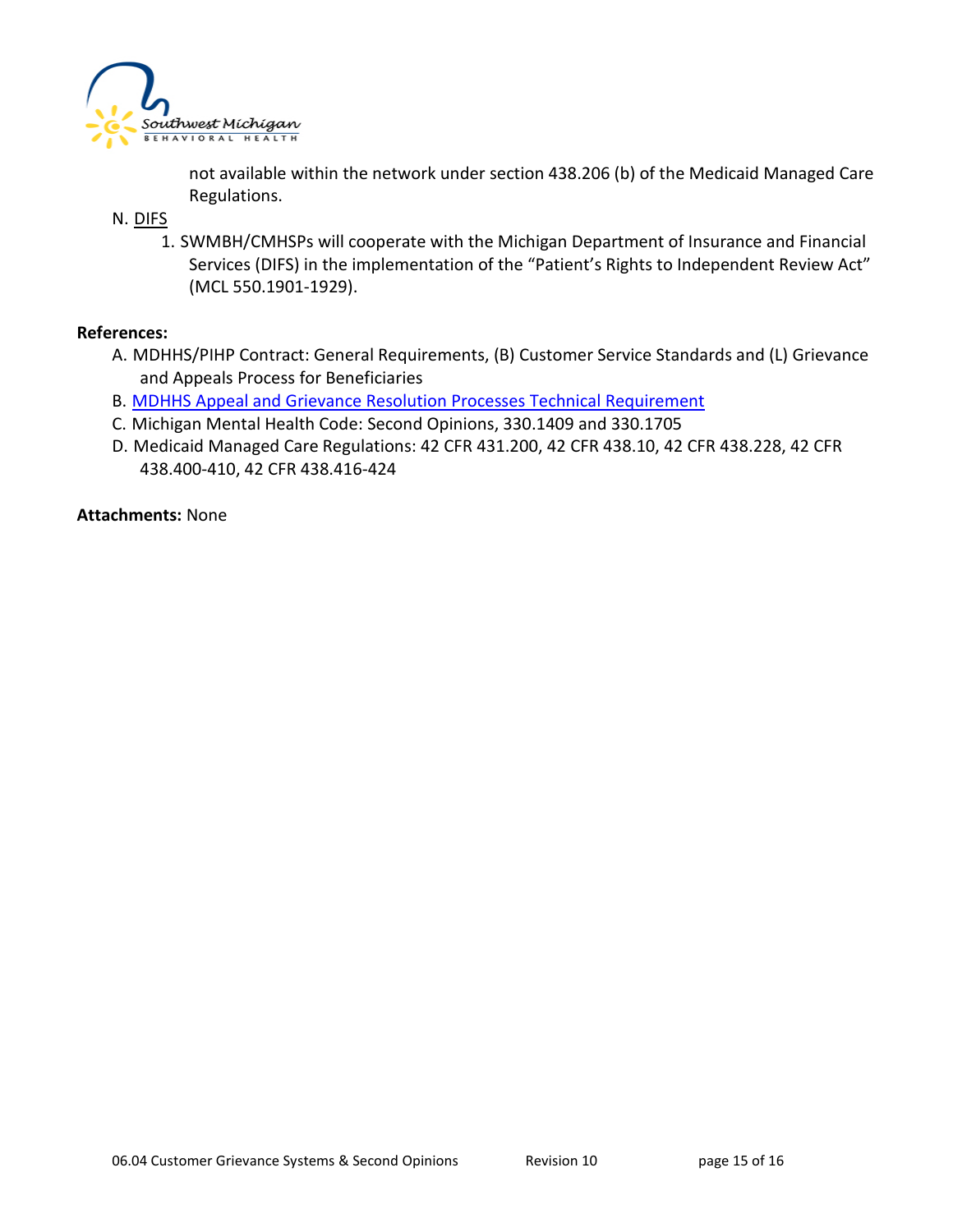

## **Revision History**

| <b>Revision #</b> | <b>Revision</b><br><b>Date</b> | <b>Revision Location</b>                                                                                                                  | <b>Revision Summary</b>                                                                    | <b>Revisor</b>       |
|-------------------|--------------------------------|-------------------------------------------------------------------------------------------------------------------------------------------|--------------------------------------------------------------------------------------------|----------------------|
| $\mathbf{1}$      | 1/1/15                         | <b>SWMBH</b>                                                                                                                              |                                                                                            |                      |
| $\overline{2}$    | 4/24/15                        | <b>SWMBH</b>                                                                                                                              |                                                                                            |                      |
| 3                 | 1/16/17                        | <b>SWMBH</b>                                                                                                                              |                                                                                            |                      |
| $\overline{4}$    | 3/26/18                        | <b>SWMBH</b>                                                                                                                              |                                                                                            |                      |
| 5                 | 10/1/18                        | <b>SWMBH</b>                                                                                                                              |                                                                                            |                      |
| 6                 | 4/1/19                         | Definitions, References<br><b>Standards and Guidelines:</b><br>C2, D1/2c, E1, F3/12/13,<br>G1d/2/4b/4c,<br>H1c/2fi/2i/2j                  | <b>Updated per Managed Care</b><br><b>Regulations and MDHHS</b><br>Contract FY19           | <b>Heather Woods</b> |
| 7                 | 4/1/20                         | References, Standards/<br>Guidelines: A, C, E1e-f;<br>H3a-d; H4b-d; I1d; I2c-j;<br>M <sub>2</sub> b                                       | <b>Managed Care Regulations</b><br>and MDHHS/PIHP Contract<br><b>FY20</b>                  | <b>Heather Woods</b> |
| 8                 | 6/25/21                        | References, Standards<br>and Guidelines: C2a, C3,<br>$D2a/d/g/j/k$ , D4e-g/l,<br>D5e-f, E1c, E2c-d,<br>H1a/b/d, H2e, J4/6, K1e,<br>$K2-3$ | <b>Updated contract</b><br>references. Updated<br>language per contract<br>clarifications. | <b>Heather Woods</b> |
| $\boldsymbol{9}$  | 8/17/21                        | <b>Standards and Guidelines:</b><br>D2j(i), H1b, N                                                                                        | Adding language from<br>amendments to Contract<br>MA 200000002103.                         | <b>Heather Woods</b> |
| 10                | 5/19/22                        | Throughout                                                                                                                                | <b>Annual Revision</b>                                                                     | <b>Heather Woods</b> |
|                   |                                |                                                                                                                                           |                                                                                            |                      |
|                   |                                |                                                                                                                                           |                                                                                            |                      |
|                   |                                |                                                                                                                                           |                                                                                            |                      |